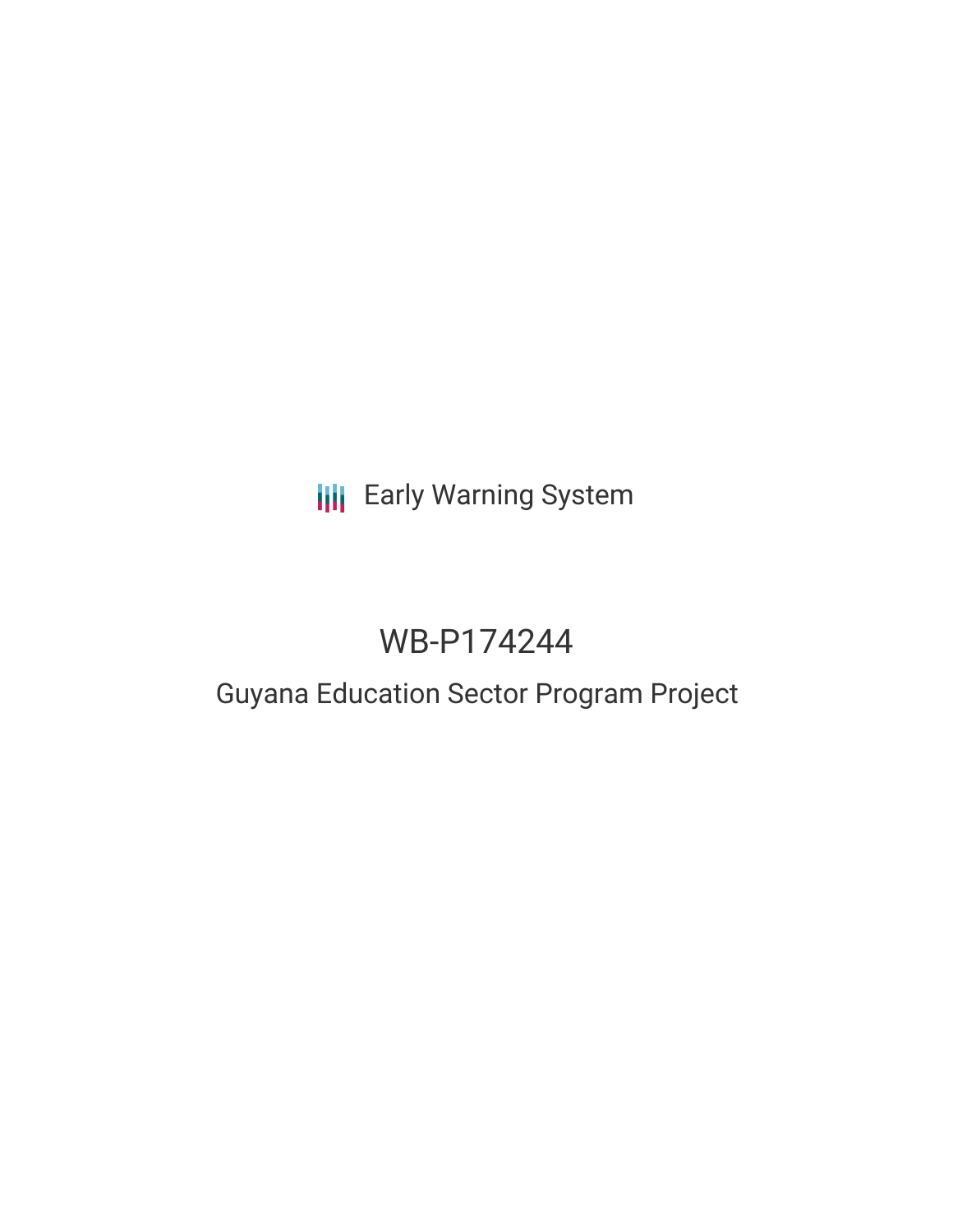

#### **Quick Facts**

| <b>Countries</b>               | Guyana                      |
|--------------------------------|-----------------------------|
| <b>Financial Institutions</b>  | World Bank (WB)             |
| <b>Status</b>                  | Proposed                    |
| <b>Bank Risk Rating</b>        | B                           |
| <b>Voting Date</b>             | 2021-04-15                  |
| <b>Borrower</b>                | Goverment of Guyana         |
| <b>Sectors</b>                 | <b>Education and Health</b> |
| <b>Investment Amount (USD)</b> | $$7.00$ million             |
|                                |                             |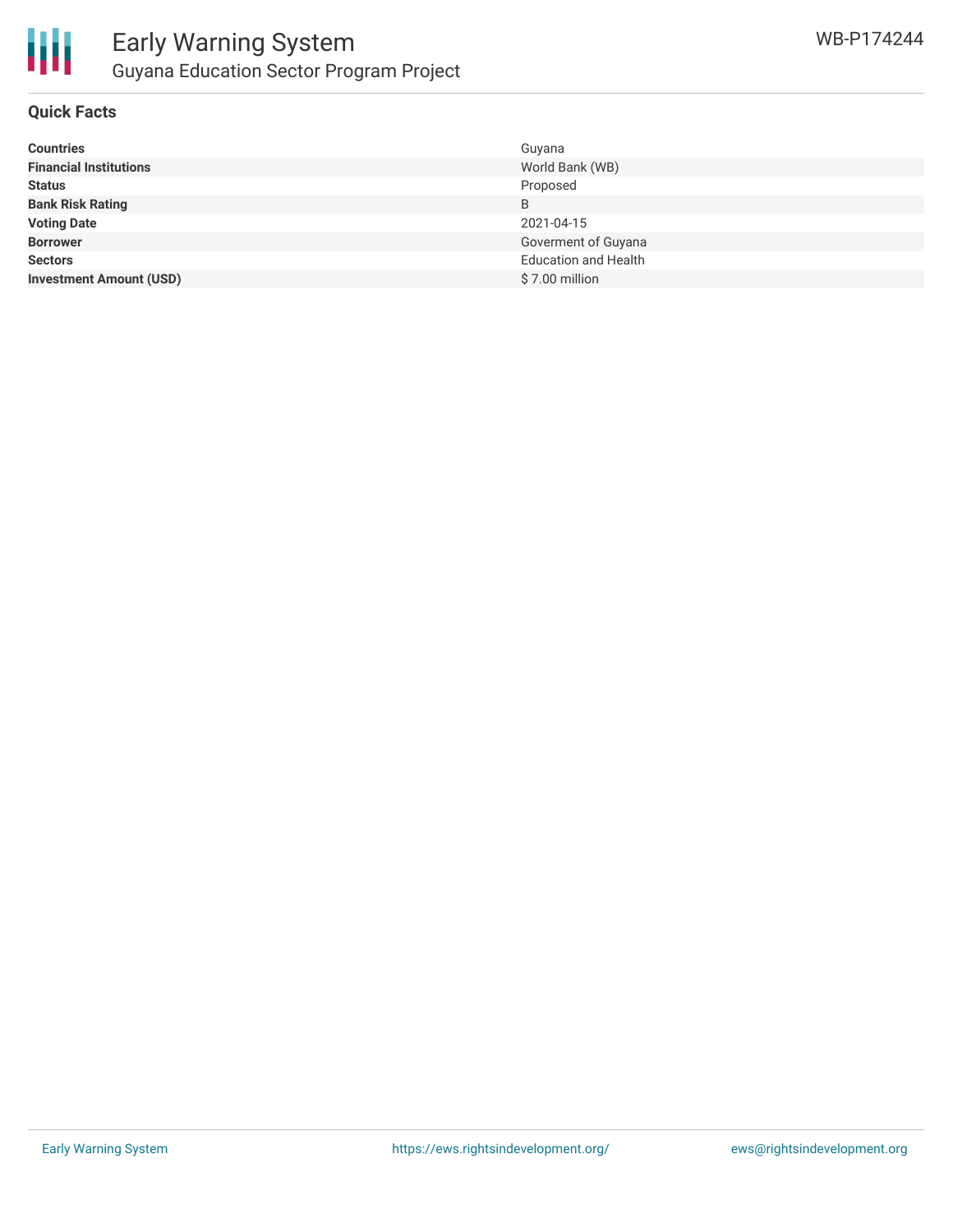

### **Project Description**

The objective of the Project is to: (i) improve learning conditions at the Nursery level in select areas; (ii) increase use of technology-assisted learning at the Primary level in select areas, and (iii) improve functionality of the education management system nationally.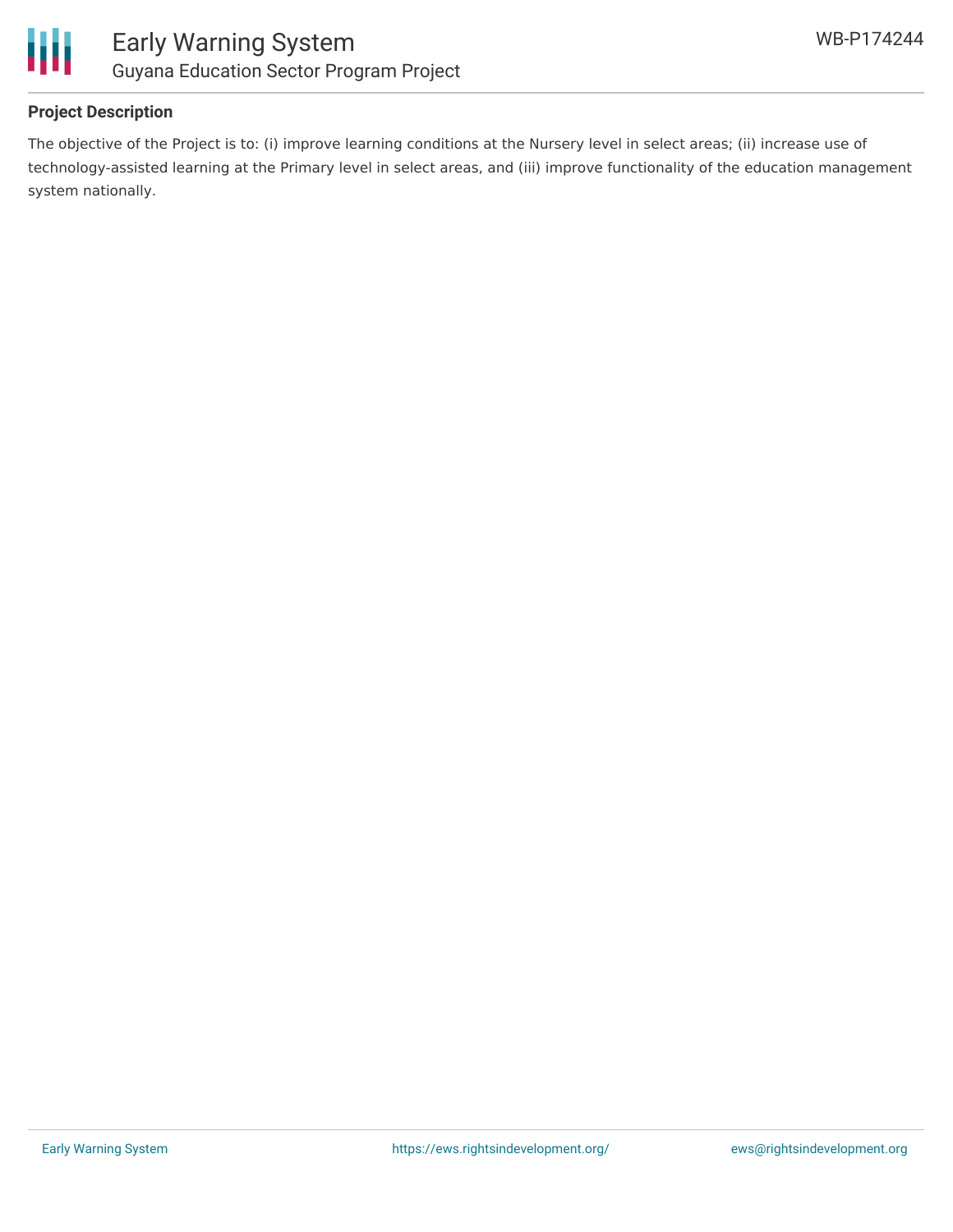

#### **Investment Description**

World Bank (WB)

The "Investment Type" was not available at the moment of the snapshot.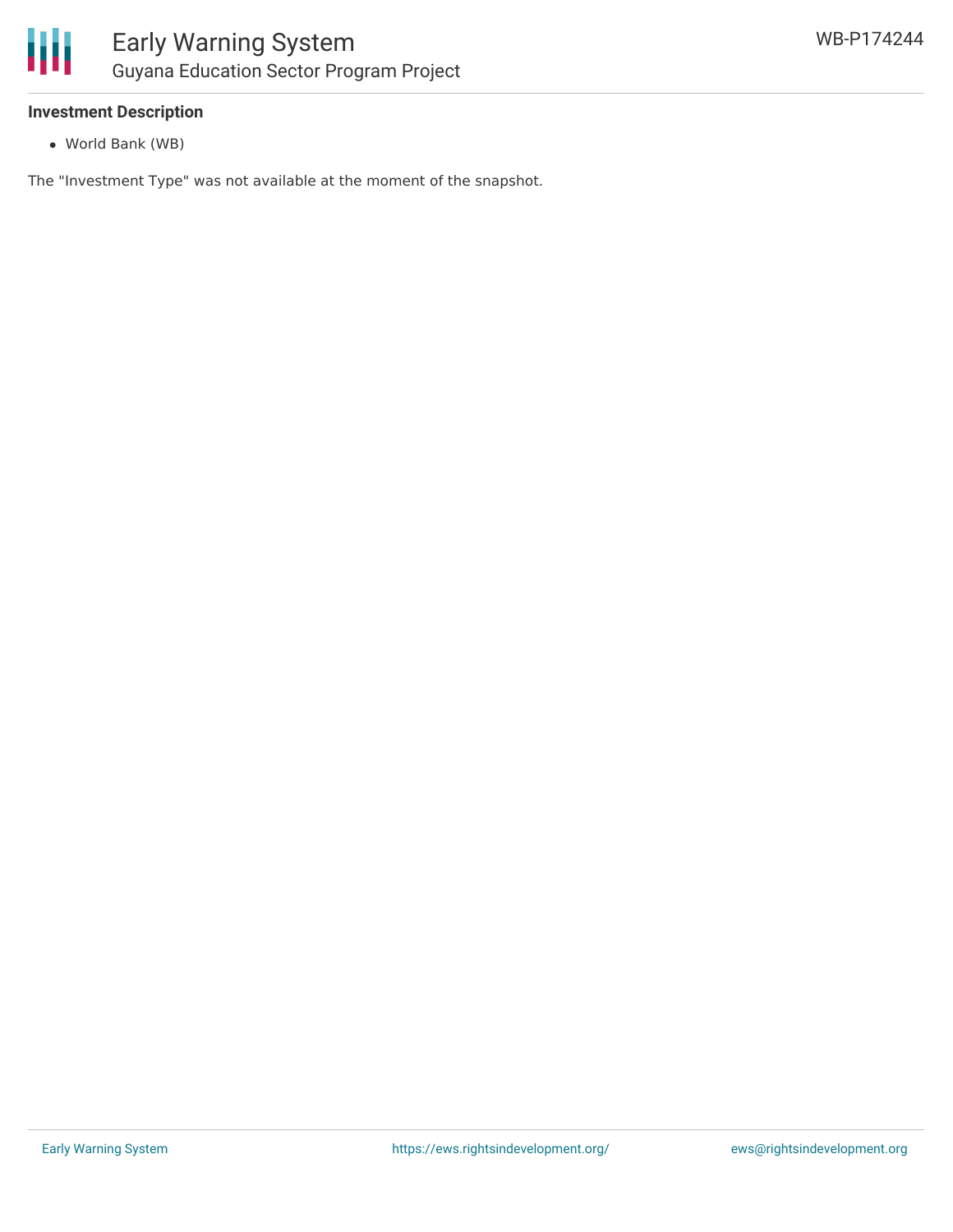### **Contact Information**

#### ACCESS TO INFORMATION

To submit an information request for project information, you will have to create an account to access the Access to Information request form. You can learn more about this process at: https://www.worldbank.org/en/access-toinformation/request-submission

#### ACCOUNTABILITY MECHANISM OF THE WORLD BANK

The World Bank Inspection Panel is the independent complaint mechanism and fact-finding body for people who believe they are likely to be, or have been, adversely affected by a World Bank-financed project. If you submit a complaint to the Inspection Panel, they may investigate to assess whether the World Bank is following its own policies and procedures for preventing harm to people or the environment. You can contact the Inspection Panel or submit a complaint by emailing ipanel@worldbank.org. Information on how to file a complaint and a complaint request form are available at: https://www.inspectionpanel.org/how-tofile-complaint